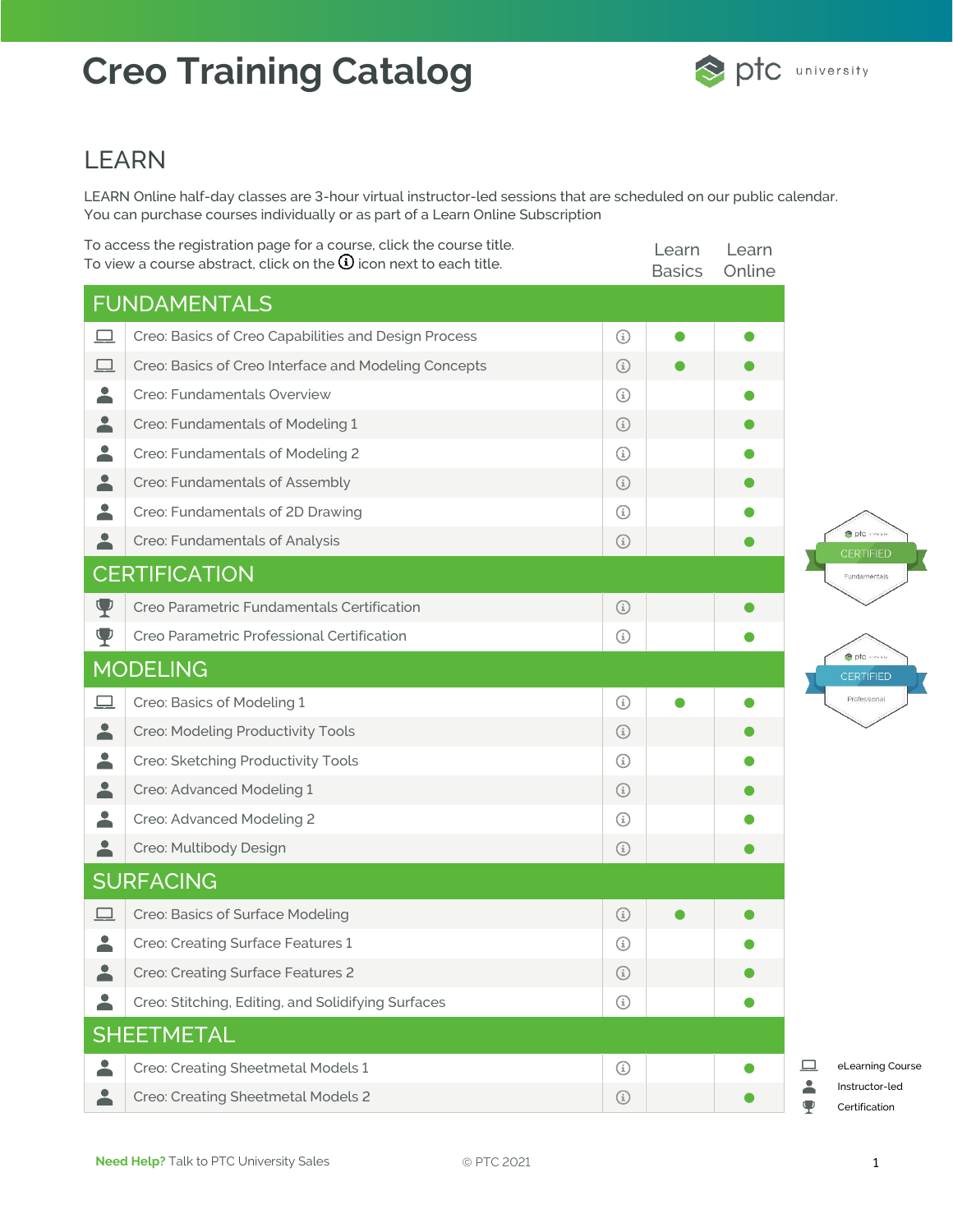#### LEARN

To access the registration page for a course, click the course title. To view a course abstract, click on the  $\mathbf U$  icon next to each title.

|                      |                                                                            |            | Learn<br><b>Basics</b> | Learn<br>Online |  |
|----------------------|----------------------------------------------------------------------------|------------|------------------------|-----------------|--|
|                      | <b>ASSEMBLY</b>                                                            |            |                        |                 |  |
| 므                    | Creo: Basics of Assembly                                                   | $\odot$    |                        |                 |  |
| $\Box$               | Creo: Basics of Large Assembly Concepts                                    | (i)        |                        |                 |  |
| 2                    | Creo: Assembly Productivity Tools                                          | (i)        |                        |                 |  |
| 2                    | Creo: Managing Large Assemblies                                            | (i)        |                        |                 |  |
| 2                    | Creo: Assembling with Non-Kinematic Constraints                            | ⊕          |                        |                 |  |
| 2                    | Creo: Assembling with Kinematic Connections                                | $\odot$    |                        |                 |  |
| 2                    | Creo: Evaluating Kinematic Connections - Retiring December 2021            | G)         |                        |                 |  |
| 2                    | Creo: Managing Assembly Styles and States                                  | G)         |                        |                 |  |
|                      | Creo: Using Assembly Skeletons for Top-Down Design                         | ⊕          |                        |                 |  |
|                      | <b>CABLING</b>                                                             |            |                        |                 |  |
| 2                    | Creo: Creating Harnesses and Routing Cables 1                              | ⊕          |                        |                 |  |
|                      | Creo: Creating Harnesses and Routing Cables 2                              | $\odot$    |                        |                 |  |
| <b>DOCUMENTATION</b> |                                                                            |            |                        |                 |  |
| ப                    | Creo: Basics of 2D Drawing                                                 | ⊕          |                        |                 |  |
| 2                    | Creo: Populating 2D Drawings with Annotations                              | G)         |                        |                 |  |
|                      | Creo: Creating and Modifying 2D Drawing Views                              | ⊕          |                        |                 |  |
| $\blacktriangle$     | Creo: Adding 2D Drawing Information Using Tables                           | G)         |                        |                 |  |
| $\blacktriangle$     | Creo: Managing the 2D Drawing Environment - Retiring December<br>2021      | $\bigcirc$ |                        |                 |  |
| 2                    | Creo: Creating Annotations Using Model-Based Definition                    | ⊕          |                        |                 |  |
| $\bullet$<br>Ă       | Creo: Modifying and Publishing Annotations Using Model-Based<br>Definition | $\odot$    |                        |                 |  |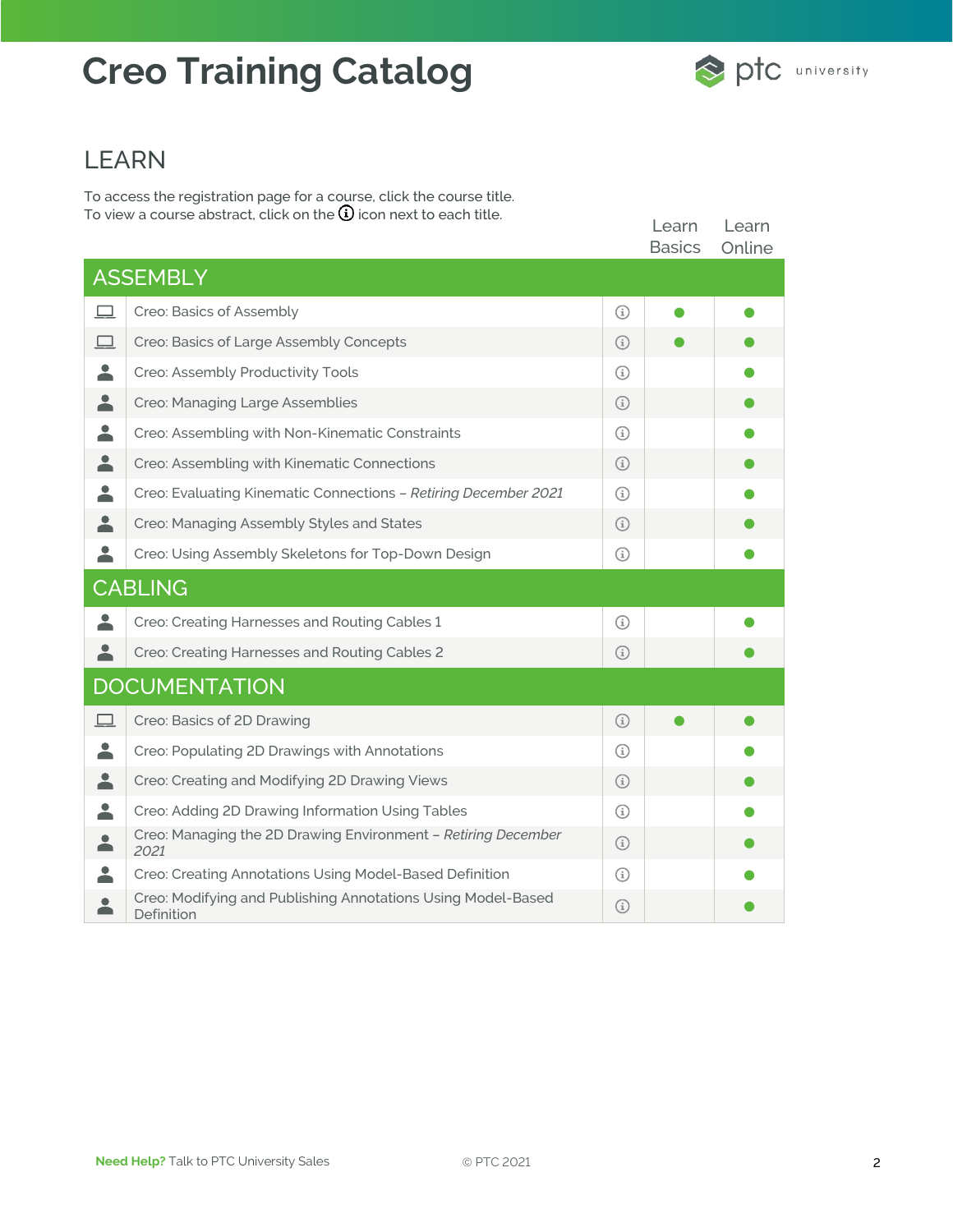#### LEARN

To access the registration page for a course, click the course title. To view a course abstract, click on the  $\mathbf U$  icon next to each title.

|                  |                                                                                            |         | Learn<br><b>Basics</b> | Learn<br>Online |  |
|------------------|--------------------------------------------------------------------------------------------|---------|------------------------|-----------------|--|
|                  | <b>ANALYSIS</b>                                                                            |         |                        |                 |  |
| ロ                | Creo: Basics of Analysis                                                                   | G)      |                        |                 |  |
| 므                | Creo: Basics of Simulation Concepts                                                        | (i)     |                        |                 |  |
| 2                | Creo: Structural Analysis with Creo Simulate                                               | ⊕       |                        |                 |  |
| $\blacktriangle$ | Creo: Analyzing Surface Features - Retiring December 2021                                  | ⊕       |                        |                 |  |
| 2                | Creo: Generative Topology Optimization                                                     | ⊕       |                        |                 |  |
| $\blacktriangle$ | Creo: Real-Time Simulation Using Creo Simulation Live                                      | G)      |                        |                 |  |
| 2                | Creo: Analysis with Creo Ansys Simulation                                                  | ⊕       |                        |                 |  |
| <b>UPDATES</b>   |                                                                                            |         |                        |                 |  |
| 므                | Creo: Basics of What's New in Fundamentals, Modeling, Assembly,<br>and Documentation       | $\odot$ |                        |                 |  |
| 므                | Creo: Basics of What's New in Surfacing, Sheetmetal, Analysis, and<br><b>Other Modules</b> | $\odot$ |                        |                 |  |
| 2                | Creo: What's New in Fundamentals                                                           | G       |                        |                 |  |
| $\blacktriangle$ | Creo: What's New in Modeling, Assembly, and Documentation                                  | ⊕       |                        |                 |  |
|                  | Creo: What's New in Surfacing, Sheetmetal, and Cabling                                     | G)      |                        |                 |  |
|                  | Creo: What's New in Analysis and Other Modules                                             | ⊕       |                        |                 |  |